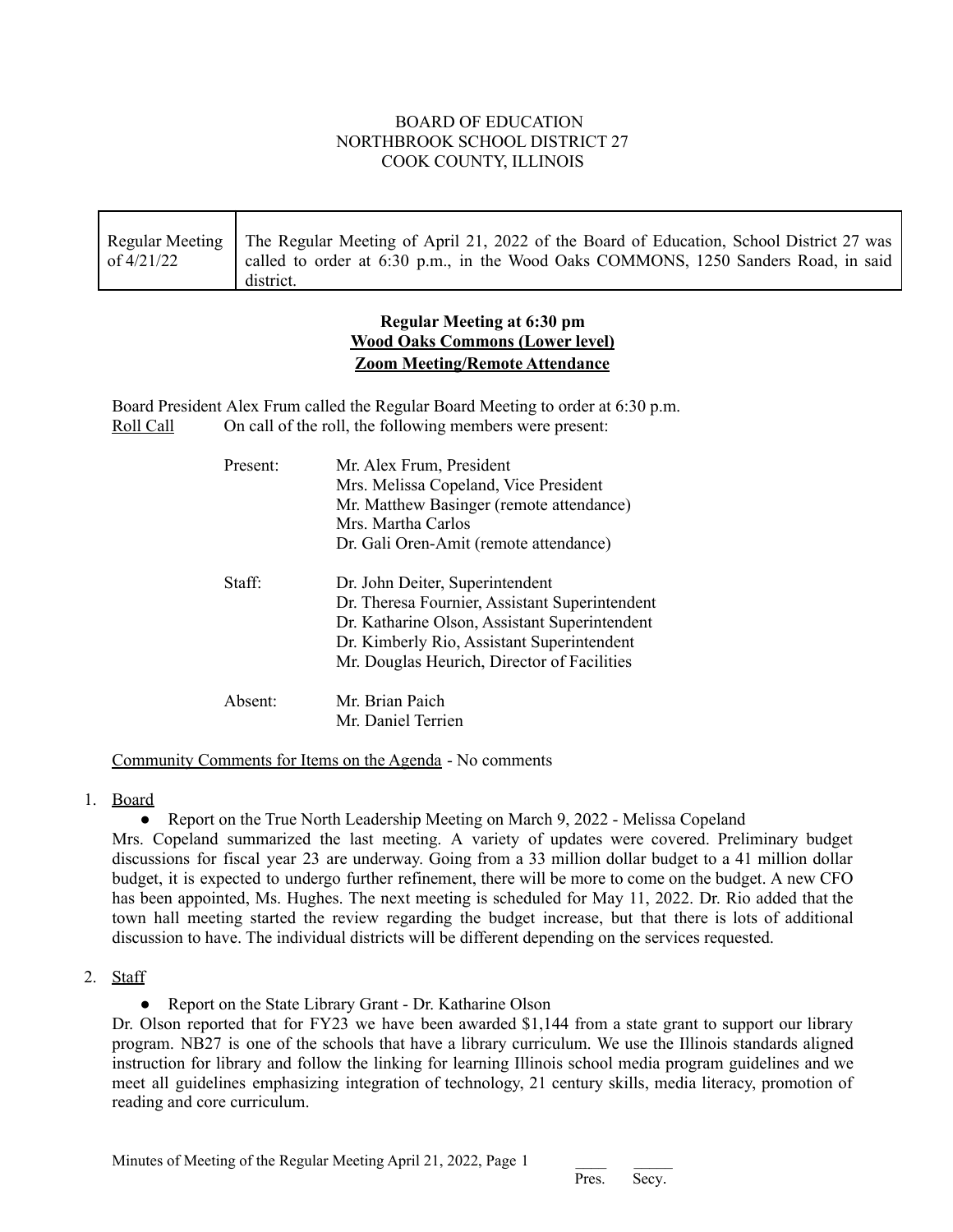- Update on Grades 2-5 Reading Curriculum Revision Dr. Olson shared their research and from the past eight months. Dr. Olson explained the research design and improvement model, it guides the work for a curriculum revision. This is usually a multi-year process. The current subscriptions were all timed out seamlessly and the pandemic has changed that timing somewhat. Currently the department is working on the 5th phase/refinement. The phases are not linear, phases 2, 3 and 4 will be worked on concurrently in the 22/23 school year. Professional development will be ongoing, and in grades 3 - 5 the new program will be implemented across the year. Grades 2 will have a full implementation during the 23/24 school year. Dr. Olson reviewed the program selection process. Ms. Bolte explained the district's research and their selection criteria in the decision to utilize the "Into Reading" program from Houghton Mifflin Harcourt.
- Report on Summer Curriculum Projects Dr. Olson explained that the projects are extensive, grades 2-5 comprise 50% of the budget; \$9,000 in Title 1 funds will help offset some of the cost. Review of the LRIA test data will be conducted for planning for next year. Grade 4 will be moving into a new resource for fraction. Continued refinement of the math curriculum will continue. Mathia will continue for 6 and 7 graders, middle school science revision and an applied tech class. Information was also shared on social emotional well being and researching a universal health screener.

#### Consent Agenda

Board President Alex Frum called for Review of the Consent Agenda items.

Upon review Mrs. Copeland moved and Mrs. Carlos seconded the motion that the Board of Education approve the items on the consent agenda with a roll call vote as listed below.

On roll call vote, the members voted as follows:

AYE: Matthew Basinger, Martha Carlos, Melissa Copeland, Alex Frum, and Gali Oren-Amit

NAY: None

ABSENT: Brian Paich and Daniel Terrien

## Alex Frum reviewed the March 2022 Month-End Financial Statement:

The District remains in a stable financial position, as of month-end March the cumulative fund balance was at 95%. As a reminder, the district utilizes fund balance reserves for the months of September through January and April through June to cover regular operating expenses. On the revenue side of the budget, the majority of the receipts recorded are for property tax collections, we continue to receive distributions for the first installment of 2021 property taxes. We will update the Board on the property tax collection rates, once fully received. On the expenditure side of the budget, we continue to monitor the budget to actual cost and the year end balances, the fiscal year end report will be shared with the Board with June financial statements. We have accounted for property tax refunds in March. As of month end, property tax refunds totaled \$399,944. On the Statement of Investments, the average rate of return for month end March was .11 base points.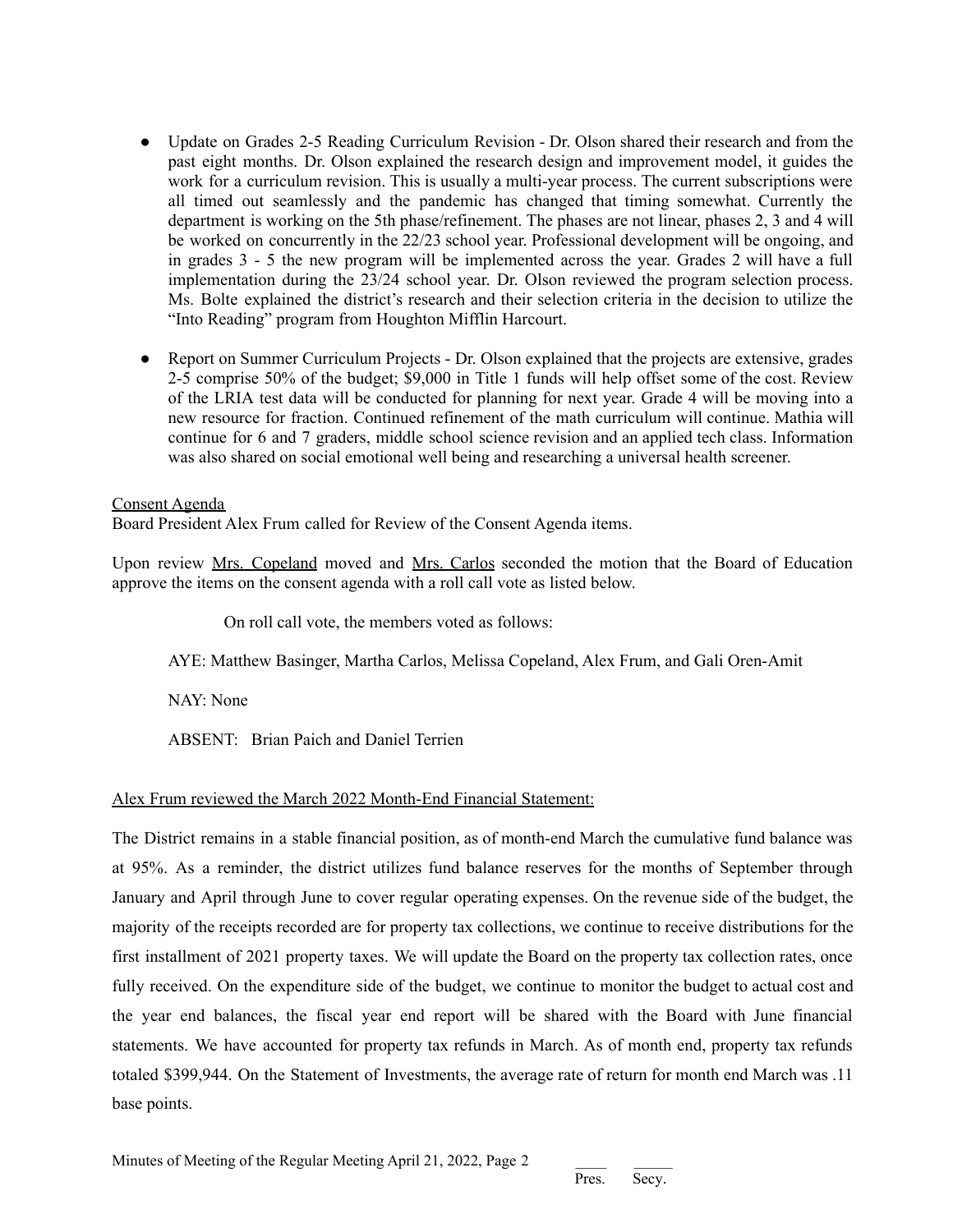Dr. Deiter mentioned that contained in the Consent Agenda items are the appointments of Ms. Heather Miehl as the incoming Director of Special Education and Ms. Lauren Weingarten as the Assistant Principal for Hickory Point and Shabonee Elementary Schools.

| No. 19469        | Approval of the Minutes of the Regular Board Meeting of March 17, 2022                                                                                                                                                                                                                                                                                     |
|------------------|------------------------------------------------------------------------------------------------------------------------------------------------------------------------------------------------------------------------------------------------------------------------------------------------------------------------------------------------------------|
| No. 19470        | Approval of the Minutes of the Closed Session of March 17, 2022                                                                                                                                                                                                                                                                                            |
| <u>No. 19471</u> | Approval of the Minutes of the Finance Committee Meeting of March 31, 2022                                                                                                                                                                                                                                                                                 |
| <u>No. 19472</u> | Approval of the Minutes of the Regular Board Meeting of April 7, 2022                                                                                                                                                                                                                                                                                      |
| <b>No. 19473</b> | Approval of Hire of the Director of Special Education                                                                                                                                                                                                                                                                                                      |
| No. 19474        | Approval of Hire of the Elementary Assistant Principal                                                                                                                                                                                                                                                                                                     |
| <b>No. 19475</b> | Approval of Hire of Teacher, Hickory Point, 2nd Grade, 2022-2023                                                                                                                                                                                                                                                                                           |
| No. 19476        | Statement of Claims for April, 2022 in the amount of \$958,325.61 was approved<br>and the report is part of the official minutes.                                                                                                                                                                                                                          |
| <b>No. 19477</b> | Statement of Position for March, 2022, in the amount of \$28,359,508.77 was<br>approved and the report was made part of the official minutes.                                                                                                                                                                                                              |
|                  | Copies of the Statement of Investments for the period ending March, 2022 were distributed to<br>Board members for their review. This report shows that as of this date, the district has<br>28,089,894.81 invested in funds that are earning interest at rates that range from 0.01 to 1.00<br>percent. This report was made part of the official minutes. |
| <u>No. 19478</u> | Statement of Receipts for March 2022, in the amount of \$11,239,464.01 was approved<br>and the report was made part of the official minutes.                                                                                                                                                                                                               |
| No. 19479        | Status of Appropriations for March 2022, in the amount of \$2,490,471.80 was<br>approved and the report was made part of the official minutes.                                                                                                                                                                                                             |
| No. 19480        | Wood Oaks Activity Report, March 2022, in the amount of \$15,208.32 was approved<br>and the report was made part of the official minutes.                                                                                                                                                                                                                  |
| No. 19481        | Revolving Fund, April 2022, in the amount of \$1,778.67 was approved and the report<br>was made part of the official minutes.                                                                                                                                                                                                                              |
| No. 19482        | Payroll Dated March 18, 2022, in the amount of \$841,297.05, be ratified and that the<br>report was made part of the official minutes.                                                                                                                                                                                                                     |
| No. 19483        | Payroll Dated April 14, 2022, in the amount of \$845,182.83 be ratified and that the<br>report was made part of the official minutes.                                                                                                                                                                                                                      |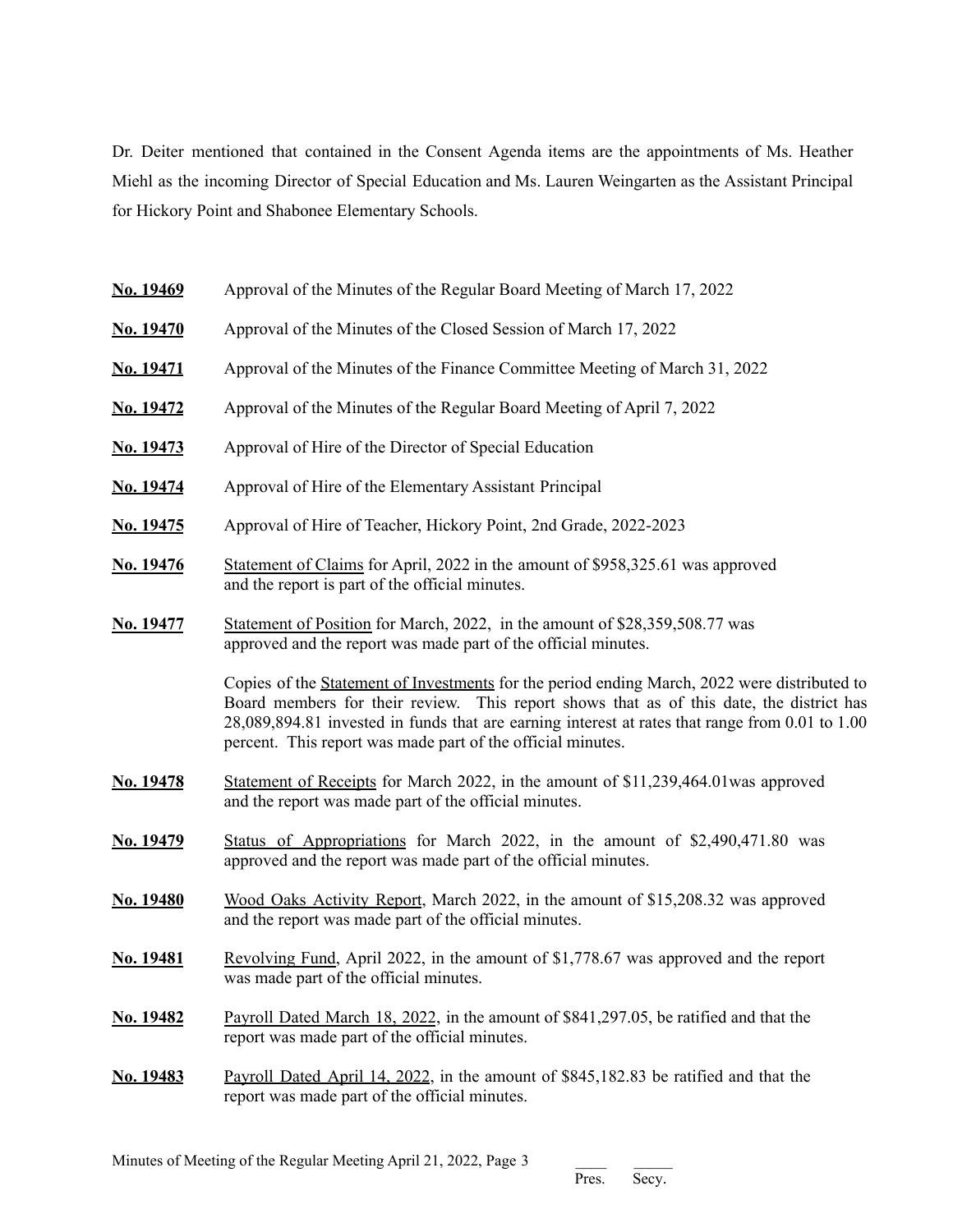| No. 19484                          | Approval of the FY23 Technology Plan and Budget<br>\$1,015,000.                                                    |  |
|------------------------------------|--------------------------------------------------------------------------------------------------------------------|--|
| No. 19485                          | Approval of the Summer 2022 Curriculum Projects and Budget<br>\$60,800.                                            |  |
| No. 19486                          | Approval of the Ten Year Health Life Safety Study 2022<br>Completed by Nicholas & Associates and ARCON Architects. |  |
| No. 19487                          | <b>Approval of Voluntary Student Accident Insurance for FY23</b>                                                   |  |
| No. 19488                          | Approval of the Contract Extension with Cloverleaf Farms for 2022-23                                               |  |
| <b>Unfinished Business</b><br>None |                                                                                                                    |  |
| <b>New Business</b>                |                                                                                                                    |  |
| None Scheduled                     |                                                                                                                    |  |

Good and Welfare Congratulations to Mrs. Farris on her upcoming baby and welcome back to Tarah! Please note that our incoming Administrators will be attending the May 5th Board meeting.

Community Comments

No comments

Superintendent Comments / Update Dr. Deiter announced that the Wood Oaks science students will be displaying their science presentations starting at 6pm. Their teacher, Mr. Lucht will also be in attendance. Everyone is invited to the Commons in order to see the award winning science displays.

**No. 19489** Motion to Enter Closed Session 7:25 p.m. Mrs. Carlos made a motion to go into Closed Session, seconded by Mrs. Copeland. Roll call vote, 5 ayes, 2 absent.

• The appointment, employment, compensation, discipline, performance, or dismissal of specific employees, specific individuals who serve as independent contractors, or specific volunteers of the District or legal counsel for the District, including hearing testimony on a complaint lodged against an employee, a specific individual who serves as an independent contractor, or a volunteer of the District or against legal counsel for the District to determine its validity. However, a meeting to consider an increase in compensation to a specific employee of a public body that is subject to the Local Government Wage Increase Transparency Act may not be closed and shall be open to the